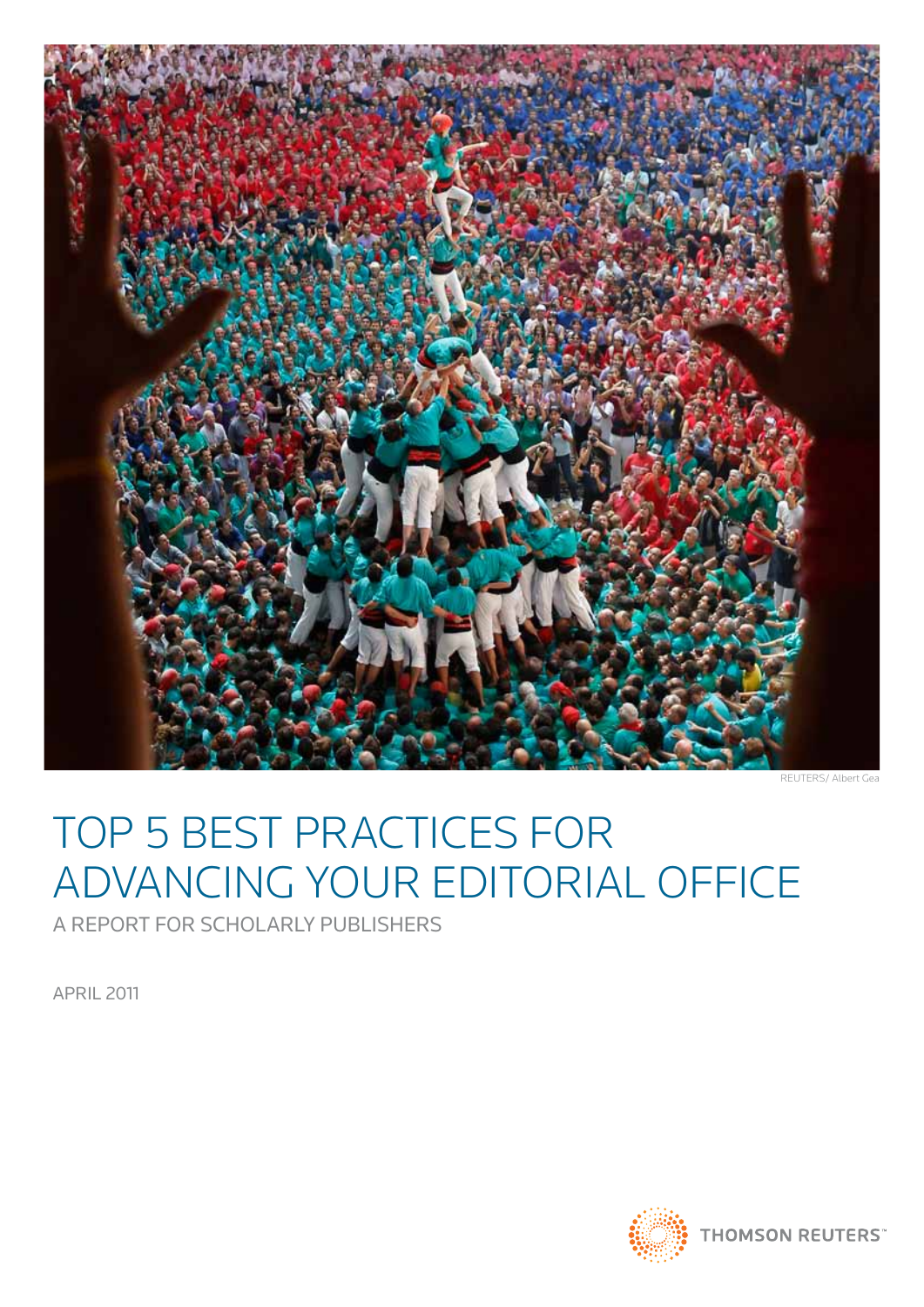*Peer review is the keystone of the scholarly publication process and what was once a closed, slow, and laborious morass of postal letters, faxes, and localized knowledge has been dramatically improved by substantial innovations in electronic communication. The emergence of online peer review management systems led to new possibilities for accessibility and timeliness. Adopting this technology is the first step to expanding authorship, reducing the burden on reviewers, and shortening publication time. But simply having an online system alone is not enough to ensure real, lasting improvements.*

"The publishing industry's business models had to change. As it stood, the model cost journals a lot of money and a lot of time. Online management tools have flipped the industry on its head."

#### –Taylor Bowen, Founder and President, Aegis

Many journals move their peer review online to make communication easier and information more accessible. But today's online systems can offer so much more. Now, online peer review systems provide ways to not only streamline the old paper process, but to integrate a multitude of related tasks and value-added features that really change and improve the submission and review process. These additional capabilities are what make online peer review systems valuable and influential in the long-term strategic direction of a journal. As Bowen says, "If you aren't using an automated process at its fullest potential, you're behind."

The truth is that many systems offer similar features and functionality. The real differentiator between systems often comes from the relationship you have with your provider. There is a significant difference between a software expert and an industry expert. When it comes to peer review management systems, you want to make sure you select both a provider and an advisor. One that can help you identify new ways to gain a competitive advantage, instead of simply managing the administrative process.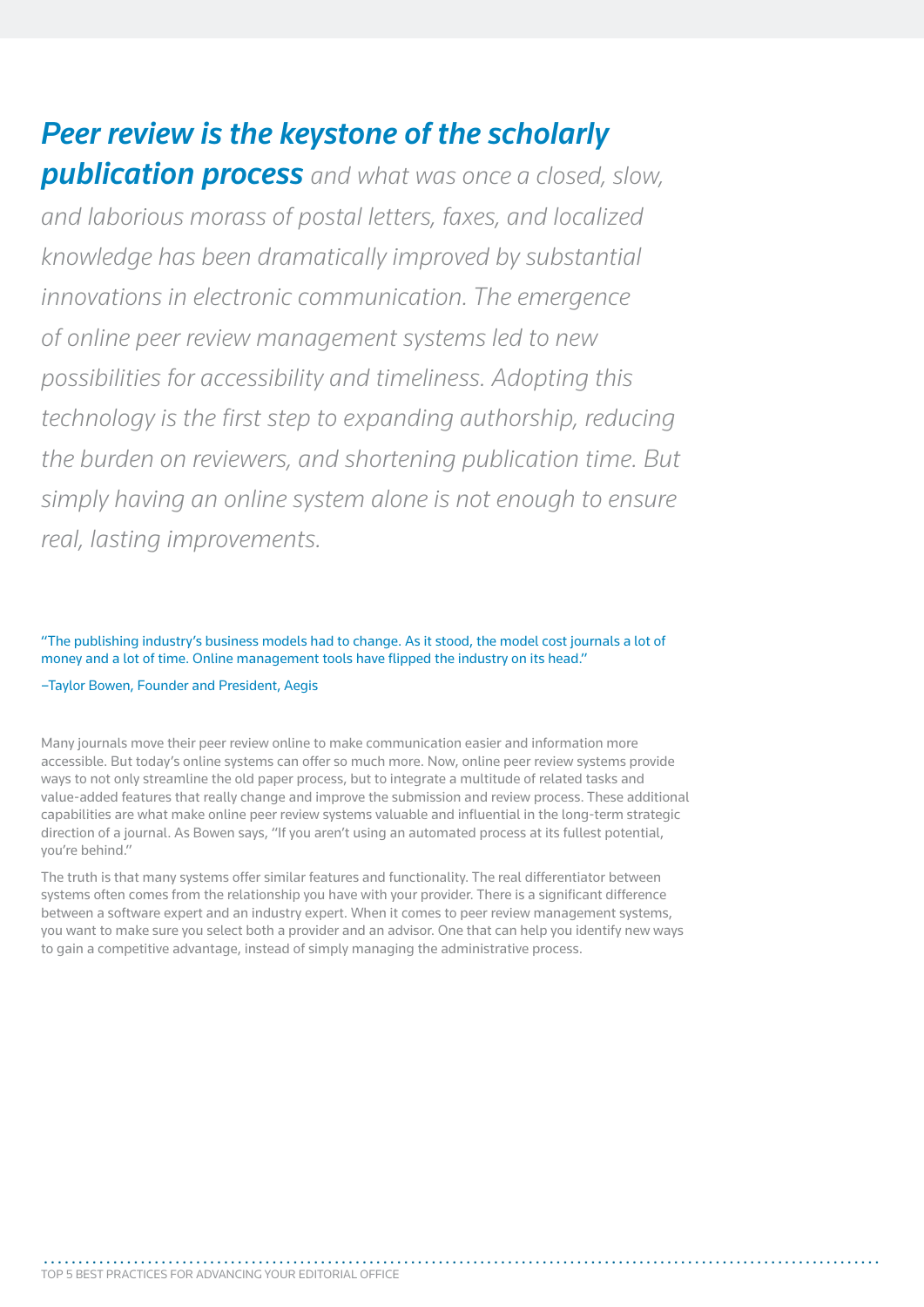Best practices to consider as you use your peer review system to advance your editorial office:

- 1. Be a champion for your authors and reviewers
- 2. Tailor your system to suit your unique needs
- 3. Don't waste time and money by simply replicating your old procedures
- 4. Focus on improving your publications and editorial strategy, instead of managing a process
- 5. Select a trusted partner, not just a vendor

# 1 • Be A Champion For Your Authors And Reviewers

"Without authors, you have no journal. Sounds simple but it's important to remember that when managing your submission and review process."

*— Elizabeth Blalock, Managing Editor, Journal of Investigative Dermatology*

Building and maintaining rapport with your authors is key to the success of your journal. There are several ways to support those relationships during the peer review process. First, use a simple, easy-to-use, online submission and review system and provide comprehensive support throughout the process.

That starts with effectively communicating with your authors. Ensure you keep them updated – use the status features of the site and automated emails effectively to communicate key information about the progress of their manuscript through the process

With research and publishing becoming increasingly international, a "hybrid" site -one that employs a dual-language interface — can ensure your staff, authors, and reviewers are able to easily understand and navigate the submission and review process. To further support global submissions, particularly from nonnative English speaking authors, it often means helping them clean-up manuscripts prior to submission. Instead of spending precious time cleaning up a submission or being forced to reject what may be very good science through language issues, look for a system that provides links to pre-submission language editing services (there are now several companies providing these services). This initial edit will ensure spelling and grammar are correct, the tone is accurate, and remove any confusing language and allow editors and reviews to concentrate on the content. This helps you capitalize on the latest research from around the globe without compromising your editorial office's time and resources.

Authors whose research is funded by the National Institutes for Health (NIH), or other organizations with public access mandates, face extra challenges in ensuring they meet that mandate and deposit their manuscript into PubMed Central in a timely fashion. To help them manage the varying embargo periods and comply with the NIH Manuscript Submission (NIHMS) system requirements, it's helpful to have a system that deposits their accepted manuscript for them and ensures their public access requirement after the appropriate embargo period is met.

Once a manuscript proceeds to editorial review, the burden of checking references falls to reviewers and editors. Implementing an online system that integrates with resources like *Web of Science*<sup>SM</sup> and PubMed helps them verify citations, related records, and links — making the review process easier, more comprehensive, and more efficient.

By ensuring a short span of time between submission, review, feedback and ultimate decisions, you're helping to maintain strong, collaborative relationships with authors and reviewers. Authors value a quick response and will be encouraged to submit again in future and become reviewers for others. This can create a virtuous circle of improvement both for the publication and its authors.

 **. . . . . . . . . . . . . . . . . . . . . . . . . . . . . . . . . . . . . . . . . . . . . . . . . . . . . . . . . . . . . . . . . . . . . . . . . . . . . . . . . . . . . . . . . . . . . . . . . . . . . . . . . . . . . . . . . . . . . . . . .**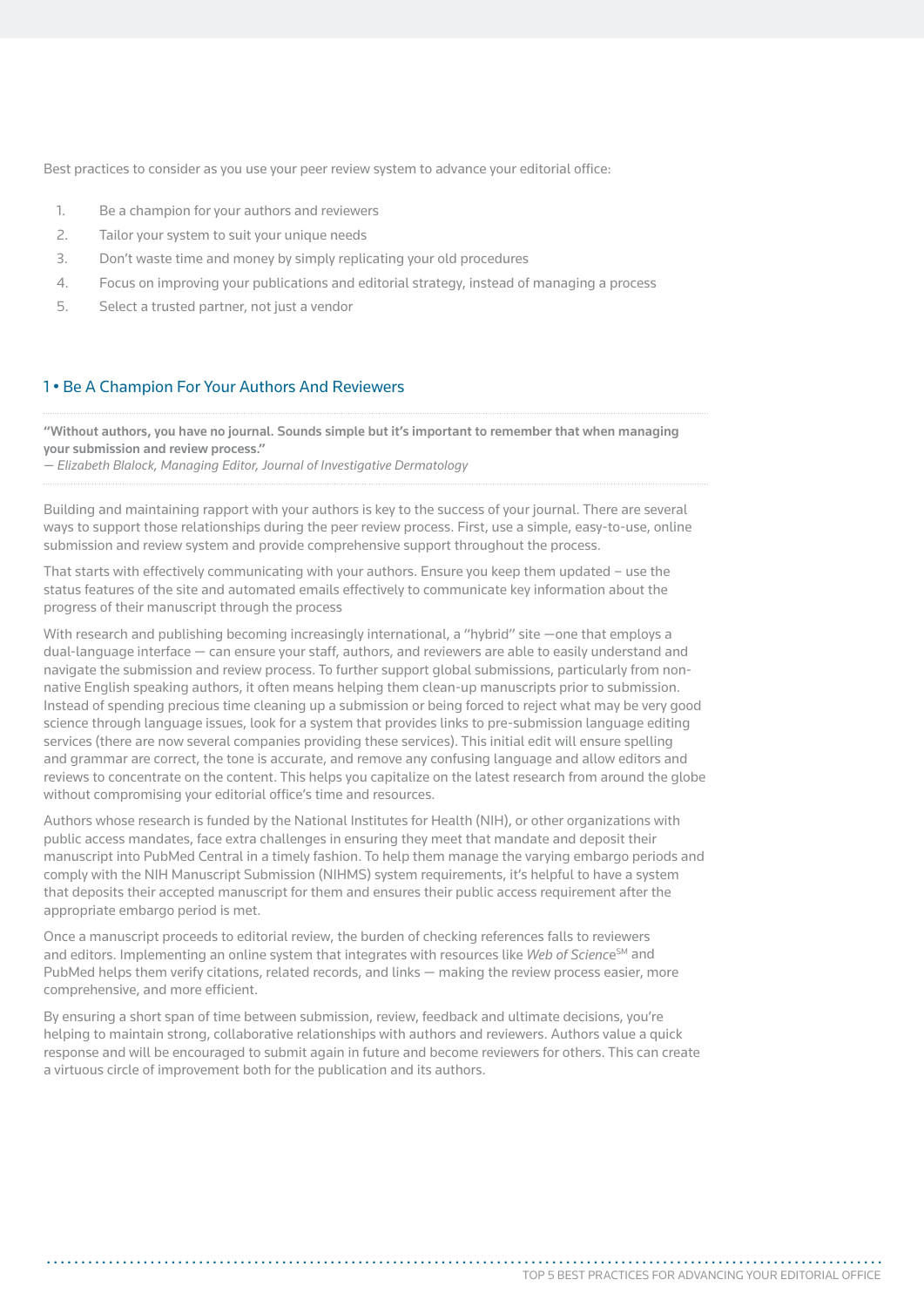# 2 • Tailor your system to suit your unique needs

"When deciding what features to incorporate into your workflow, two other steps are important – documenting the existing process and understanding expectations and your operating/competitive environment." *– Cheryl Shanks, President, SalientContent, LLC and Former Vice President, Editorial Office Operations, American* 

*Chemical Society*

How do manuscripts flow through your publication process? It's imperative to ensure the workflow you're using meets not only your needs as a publisher, but also the needs of your authors, reviewers, and editors. Do not be afraid to take a critical look at processes and workflows, consider every step, and make changes where necessary. Jason Roberts, managing editor of Headache, has found that journals open to an audit have benefited by changing their model based on an outsider's objective perspective. Audits are designed to identify any portion of your journal's workflow that takes unnecessary time and wastes money, as well as point toward your editorial office's own "best practices."

Often it is small changes, uncovered through the auditing process, that have the greatest impact. For instance, Roberts suggests changing to an "invitation" workflow model as a great way to cut down the time it takes for a manuscript to be assigned to a reviewer. Instead of directly assigning a reviewer, offer potential reviewers the ability to "opt-in" to the process, removing the wait for reviewers who are unwilling or unable to participate. This simple strategy saves an editor at your journal hours of time searching for interested reviewers.

Once you feel confident in your process, you can identify an online management system that has multiple capabilities and can cater to your journal's particular needs.

For example, do revised manuscripts need to go through all the same steps as an original submission? Typically a revised manuscript can  $-$  and should  $-$  go to the same reviewers, so consider having them pre-agree or skip the invitation and send the revision directly to them. It would be helpful to have the ability to customize your correspondence with them, so they know it is a revision that includes comments and responses. This way they have everything on hand and can respond quickly. Also, consider how best to delegate editorial responsibility. In many cases, revision decisions may not need the editor-in-chief (EIC) approval, and can be delegated to associate editors — leaving the EIC to make the final "accept" or "reject" decisions.

Second, use a flexible online system that allows you to customize requirements at the journal level, including submissions questions, key words, files types, and field size limits. It should also feature customizable email templates for personal and automatically generated reminders, notifications, and reports.

Ideally, your online system should integrate all aspects of the submission, review, and publishing process — manuscript invitation, submission, real-time fee collection, file conversion, correspondence, tracking, reviewer management, decision making, reporting, issue planning, user data management, broadcast e-mail, XML metadata transformation, and integration with print and online production — in one easy-touse package.

More than ever, identifying a web-based publishing production system that is cost-effective and fast can make the difference between thriving in the highly competitive publisher marketplace or not.

# 3 • Don't waste time and money by simply replicating your old procedures

"Some journals are simply using their online systems much as they were when using a 'paper-based' system trying to make the old way fit into new programs. This doesn't work."

*– Jason Roberts, Managing Editor, Headache*

Once you select an online peer review management tool and identify your unique workflow needs, how can you make sure your using your new system to its fullest potential? The first step to is to resist the urge to force your new online system into your old, paper-based process.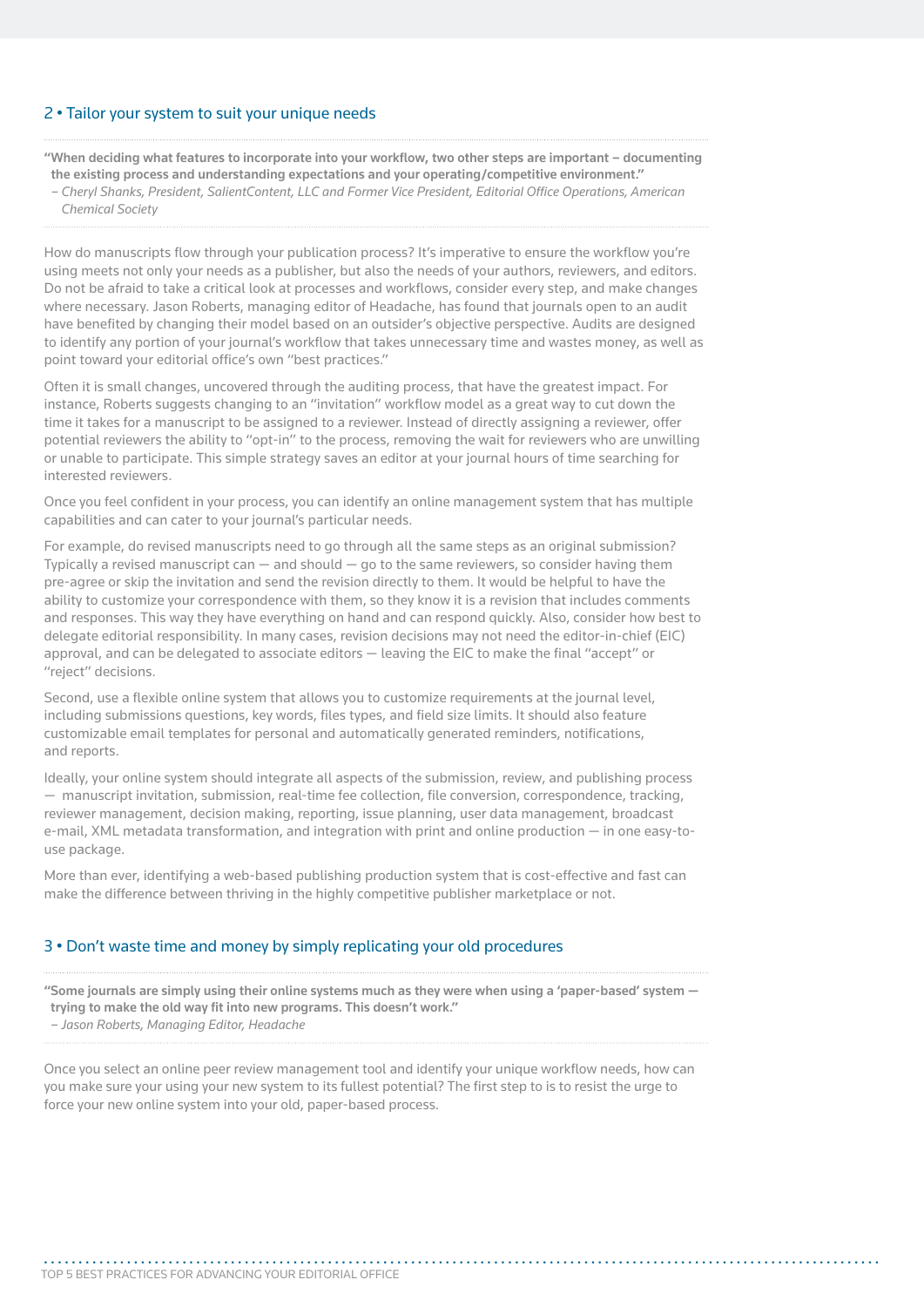You'll find that you can gain even more from your online management system if you invest in one that incorporates those useful functions that augment your publishing process. The more of these related tasks collecting fees, processing forms, protecting against plagiarism, and streamlining Letters-to-the-Editor — that can be incorporated into a single online workflow, the better the use you are making of that system.

If you collect fees or require copyright, disclosures, or custom forms from your authors as part of your workflow, choose an online system that helps streamline that process. Look for systems that integrate and automate secure payment options — in multiple currencies if you work internationally — into your production workflow. A good system will also automatically request and collect electronic forms, track their progress, and generate reminders for key stakeholders. This is a huge time-saver for your authors as well as your administrative staff.

Another feature to look for in your online management system is plagiarism detection. Publishing a plagiarized or duplicated piece of work can have serious repercussions, so it's imperative to use every resource available to prevent an injustice to the original researchers, damage to the reputation of your publication, or any potential legal ramifications. You should be able to easily compare to content from thousands of other publications and the wider Internet at the click of a button. This will help ensure articles you publish are original work.

Finally, look for a peer review system that offers an easy-to-use online workflow for correspondence about important and thought-provoking articles — one that follows letters to the editors from review, to acceptance, to the efficient collation of author responses with that original article. A system that allows you to process the article and responses as a group and make decisions on what to publish — so all related submissions travel through the workflow together — will increase productivity and usability for everyone involved.

# 4 • Focus on improving your publications and editorial strategy, instead of managing a process

- "Time you may have spent searching for manuscripts that may be running late can now be used to identify reprint sale potential."
- *Jason Roberts, Managing Editor, Headache*

Once you have an online system in place and you are taking advantage of its capabilities, you'll notice that your staff has more free time to focus on forward-thinking tasks like editorial development. Encourage and motivate them to identify trends in research such as which topics are becoming more prevalent and the countries that are focusing on a particular subject. This can increase submissions, raise the profile of your publications, or identify areas for growth, and opportunities for entirely new titles.

A peer review management system with robust reporting capabilities enables easy generation of strategic reports to get that big-picture view of your journal's performance. You should be able to pull business and performance metrics from scholarly publishing systems to help understand trends and best practices as well as track changes over time in publication topics or submission locations. Beyond analyzing your your own journal's performance, you can use the time you save by optimizing your online system to look at the evolution of the subject area in general and answer questions such as:

- Do we need to cover a new topic?
- Do we need to spend less time on other topics?
- Are there new journals emerging that we should keep an eye on?
- Who are we competing with in our field and how are they doing?
- Does our publication meet the needs of our readers, libraries, educational institutes, and what could we be doing better?

Then, you can delve deeper into those trends to prepare future editions of your journal, look at the opportunity for new 'spin off' titles, or plan special editions highlighting "hot topics". The data you need should be at your fingertips.

Acting strategically on this information can improve the performance of your journal through efficiency and cost-savings, as well as ensure stronger, more timely, more focused development of your content.

. . . . . . . . . . . . . . . . . .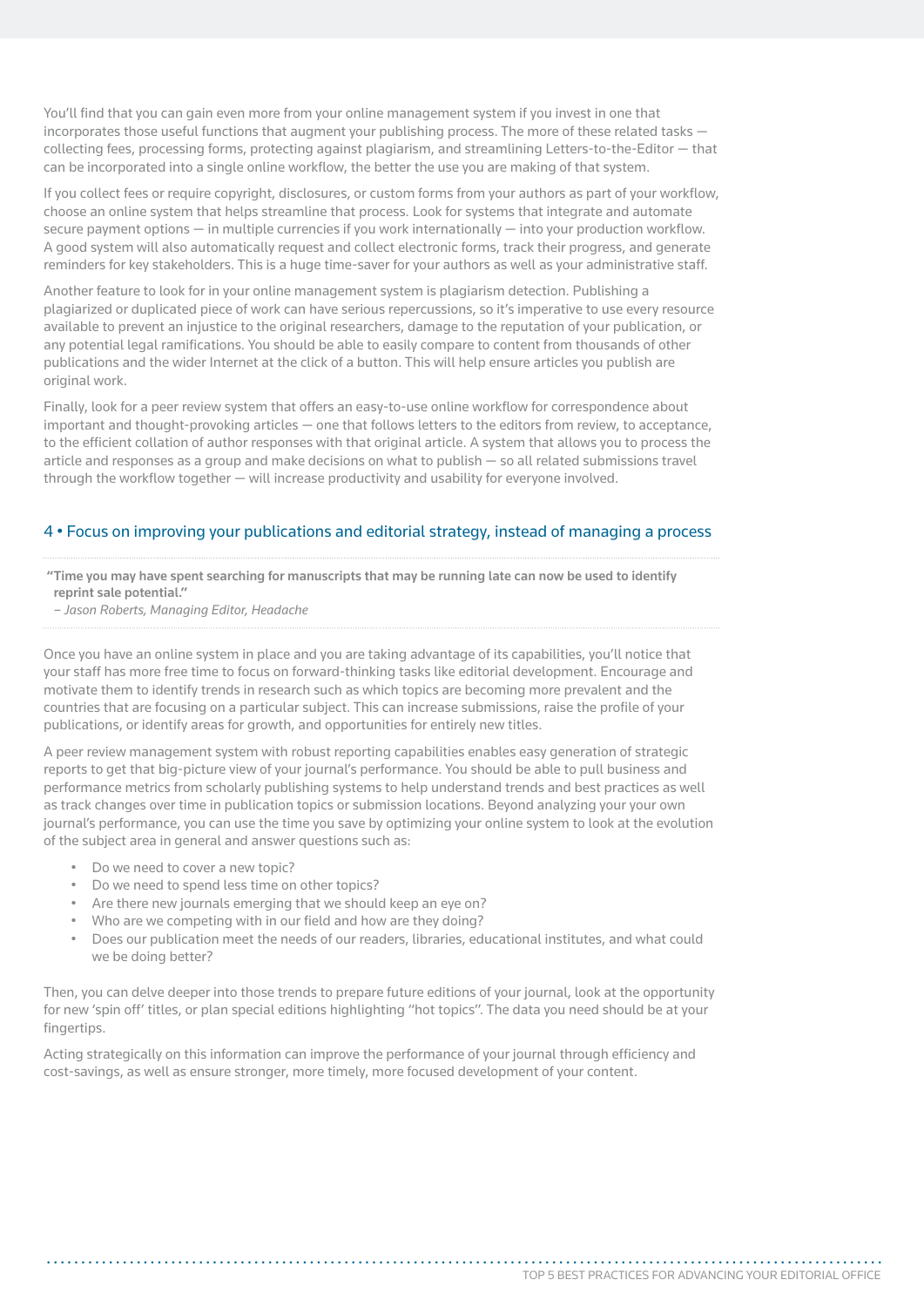## 5 • Select a trusted partner, not just a vendor

"ScholarOne Manuscripts' deep understanding of the demands of academic journal publishing has enabled Emerald to develop and implement a consistent end-to-end system for author submission, peer review and approval to publication. It provides an efficient workflow solution, without, above all, comprising the quality of contributors' research."

*– Sarah Kennedy, Head of Publishing Logistics, Emerald Group Publishing Limited*

As you search for a company to provide your online peer review management system, look for a company that is more than just a software supplier. Technical expertise is very different from industry expertise. No matter how well a vendor understands software code, if they can't put it into real-world context and understand what your day-to-day publishing life is like, they won't be in a strong position to advise or collaborate with you. Find a company that really understands the publishing industry — one who has experience supporting multiple societies and publishers from large to small, with a variety of publications such as books and journals, with an extensive range of different workflows. After all, you want a partnership with a company that you can trust to work with you to present the best possible options, make recommendations and help you spot best practices and new developments so that you're not reacting to changes that have already happened.

And obviously the security and stability of a company is critical. Look for a provider who has the resources to offer state-of-the-art technology and data security. Make sure the technology standards and systems used will keep your information safe, secure, and functioning properly. Well-supported and managed systems ensure your system will be available when both you and your authors need it. Your online peerreview management system will be the key element in your day-to-day work so everyday stability and that long-term commitment on your vendor's part are essential.

Lastly, be sure to select a company that values its ongoing investment in its product and is focused on customer-driven development. Once you select and implement a system you need to make sure it can grow with you, react to the ideas of yourself and your publishing peers, and not leave you looking for change elsewhere.

### Taking your journal into the 21st century

Implementing an online peer review management system, using it effectively, and using it to grow your business is a process in and of itself. Work to utilize your system in accordance with these best practices:

- 1. Be a champion for your authors and reviewers
- 2. Tailor your system to suit your unique needs
- 3. Don't waste time and money by simply replicating your old procedures
- 4. Focus on improving your publication and your editorial strategy, instead of managing a process
- 5. Select a trusted partner, not just a vendor

Doing so will advance your current editorial office, help to grow your business, and take your journal's manuscript process well into the 21st century.

For more information about online management systems and how they can help you streamline your editorial office, visit scholarone.com/products/manuscript/